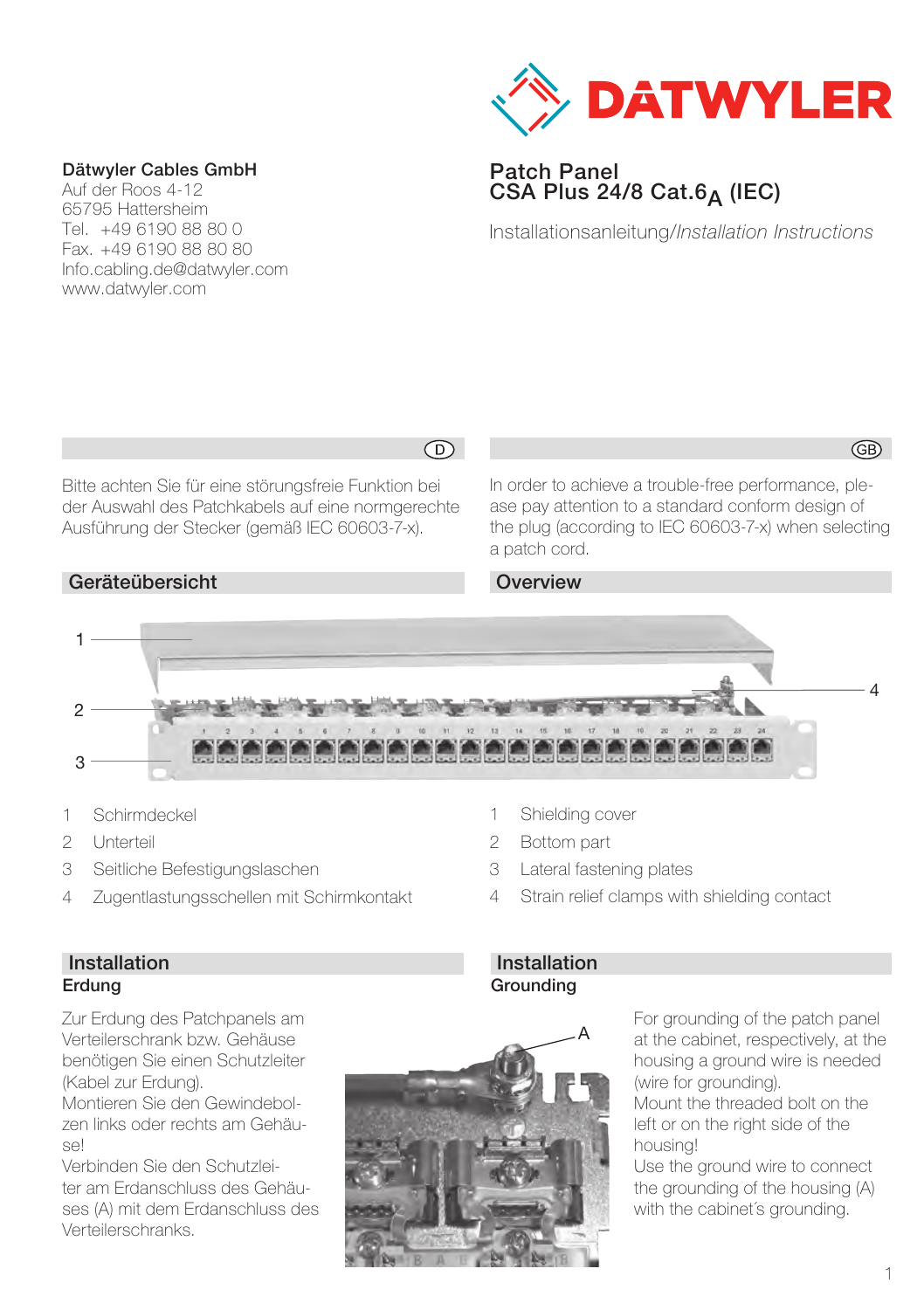## Zugentlastung und Schirmanschluss

Führen Sie die Datenkabel von hinten zu und ziehen Sie sie in ausreichender Länge nach vorn heraus. Berücksichtigen Sie dabei, dass das Patchpanel im belegten Zustand ganz aus dem Verteilerschrank gezogen werden kann. Kürzen Sie die Kabel und bereiten Sie sie gemäß den Hinweisen (s. S. 3) vor.

Legen Sie das vorbereitete Kabelende mit dem Kunststoffmantel bis zum Anschlag des Schirm-

bereichs unter der Zugentlastungschelle ein, so dass das Geflecht unter dem Schirmabgriff liegt.

Setzen Sie nun die Zugentlastungsschelle wieder auf und schrauben Sie sie mit der unverlierbaren Schraube (B) an, bis das Kabel festsitzt.

## Adern anlegen

Legen Sie die Adern gemäß Belegungskarte auf (s. auch Empfehlung für Farbcode

auf S. 3).

Ziehen Sie die Einzeladern beim Auflegen nicht zu straff.

## Achtung:

Erhalten Sie die Verdrillung der Paare sowie die Schirmfolie so lang wie möglich (bis zur Klemme)! Beachten Sie die gleiche Belegung nach Farbcode im Patchpanel und an Anschlussdose/Modul! Drücken Sie die Adern mit dem LSA-Plus-Anlegewerkzeug in die

Klemmen (Adern werden gleichzeitig gekürzt). Entfernen Sie die abgeschnittenen Enden aus dem Gehäuseunterteil, um Kurzschlüsse zu vermeiden.

## Connection of Wires

Connect the wires according to the predetermined

strain relief and shielding clamp, so that the wire braid

Put the strain relief and shielding clamp back on and fasten the secured screw (B) until the cable is firm-

lies under the shielding area of the clamp.



Lead the data cables from the back to the front and pull out to

Place the prepared cable with the cable jacket to the dead stop of the shielding area under the the

sufficient lenath.

## Attention:

Maintain the twist of a pair as far as possible!

When connecting the wires. use the same color code for the patch panel and jack! Use the insertion tool to push the wires in the terminal (the wires will be cut off at the same time).

In order to prevent short-circuits, remove the cut off ends from the bottom part.

## Montage Montage des Gehäuses

Setzen Sie den Schirmdeckel (1) auf das Unterteil (2). Er wird dabei seitlich in den Schlitzen (Bild oben, C und D) im Unterteil geführt. Befestigen Sie den Deckel mit der beigefügten Schraube (E). Setzen Sie das Patchpanel in den Verteilerschrank und schrauben Sie es an den seitlichen Befestigungslaschen (Geräteübersicht Seite 1, 3) an.

# Assembly Installation of the Housing

E

1 2

Put the shielding cover (1) on the bottom part (2). It is leaded in the slots (figure on top, C and D) on both sides of the bottom part. Fasten the cover with the enclosed screw (E). Place the patch panel in the cabinet and fasten it at the lateral fastening plates (overview page 1, 3).





 $\circledcirc$ 

**Community of the Community** 

寂 自

a

ly secured.

Strain Relief and Shielding Contact

B

D

## GB)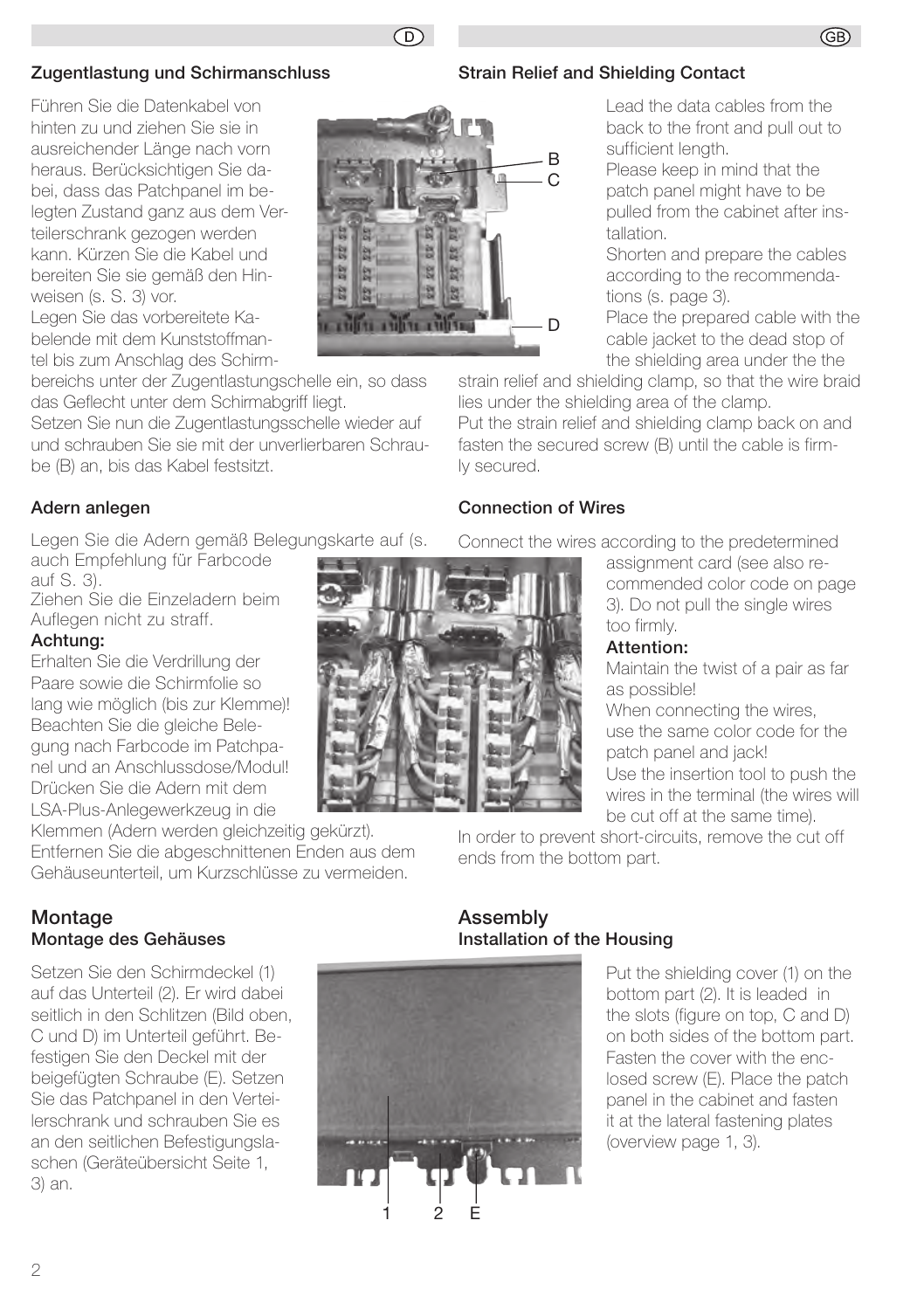# $\bigcap$

## Farbcode Color code

| Anschlussklemme/<br><b>Terminalblock</b><br>Code<br>gemäß/acc. to<br>TIA/EIA-568-B.2 |              | $\overline{2}$ | 3            | $\overline{4}$ | 5          | 6      |             | 8     |
|--------------------------------------------------------------------------------------|--------------|----------------|--------------|----------------|------------|--------|-------------|-------|
| <b>T568A</b>                                                                         | weiß/grün    | grün           | weiß/orange  | blau           | weiß/blau  | orange | weiß/braun  | braun |
|                                                                                      | white/green  | green          | white/orange | blue           | white/blue | orange | white/brown | brown |
| <b>T568B</b>                                                                         | weiß/orange  | orange         | weiß/grün    | blau           | weiß/blau  | arün   | weiß/braun  | braun |
|                                                                                      | white/orange | orange         | white/green  | blue           | white/blue | areen  | white/brown | brown |

Andere Farbkennzeichnungen nach Angaben der Kabelhersteller möglich.

#### Kabelvorbereitung Kabel mit Geflechtschirm Kabel-Ø größer 6 mm

Isolieren Sie den Kunststoffmantel ca. 70 mm ab (Maßstab s. unten). Schieben Sie das Schirmgeflecht zurück und schneiden Sie es rundherum so ab, dass ca. 10 mm aus dem Kunststoffmantel herausragen.

Kürzen Sie die Schirmfolie und transparente Polyesterfolie, so vorhanden, auf dieselbe Länge.

#### Beilaufdraht

Führen Sie den Beilaufdraht bei allen Kabeln bis zum Kunststoffmantel zurück, wickeln ihn um das Geflecht und klemmen ihn unter der Schelle fest.

#### Kabel-Ø kleiner als 6 mm

Bei dünneren Kabeln (unter 6 mm Ø) isolieren Sie den Kunststoffman-tel ca. 70 mm ab. Schieben Sie

das Geflecht über den Mantel zurück und kürzen es auf 14 mm.

## Kabel mit Folienschirm

Isolieren Sie den Kunststoffmantel ca. 70 mm ab (Maßstab s. unten). Schneiden Sie Schirm- und Kunststofffolie so ab, dass ca. 10 mm aus dem Kunststoffmantel herausragen.

Den Beilaufdraht handhaben Sie wie beim Geflechtschirm.

# cable manufacturer possible.

Other color codes according to information of the

## Cable Preparation Cable with Wire Braid Cable Ø Larger than 6 mm



Strip approx. 70 mm of the plastic outer sheath (see scale below). Push the wire braid back and cut it approx. 10 mm so that the plastic outer sheath stand out.

GB)

Shorten the wire foil and the transparent polyester foil, if provided, to the same length.

#### Supplementary Wire



Wind the supplementary wire of all cables to the plastic outer sheath, round the wire braid and place it under the cable clamp.



## Cable Ø Smaller than 6 mm

For thin cables (under 6 mm Ø) strip approx. 70 mm of the plastic outer sheath. Push the braid back over the sheath and cut it to 14 mm.



#### Strip approx. 70 mm of the plastic outer sheath (see scale below). Cut the wire- and plastic foil, approx. 10 mm, so that the plastic outer sheath stands out. Handle the supplementary wire as the wire braid.